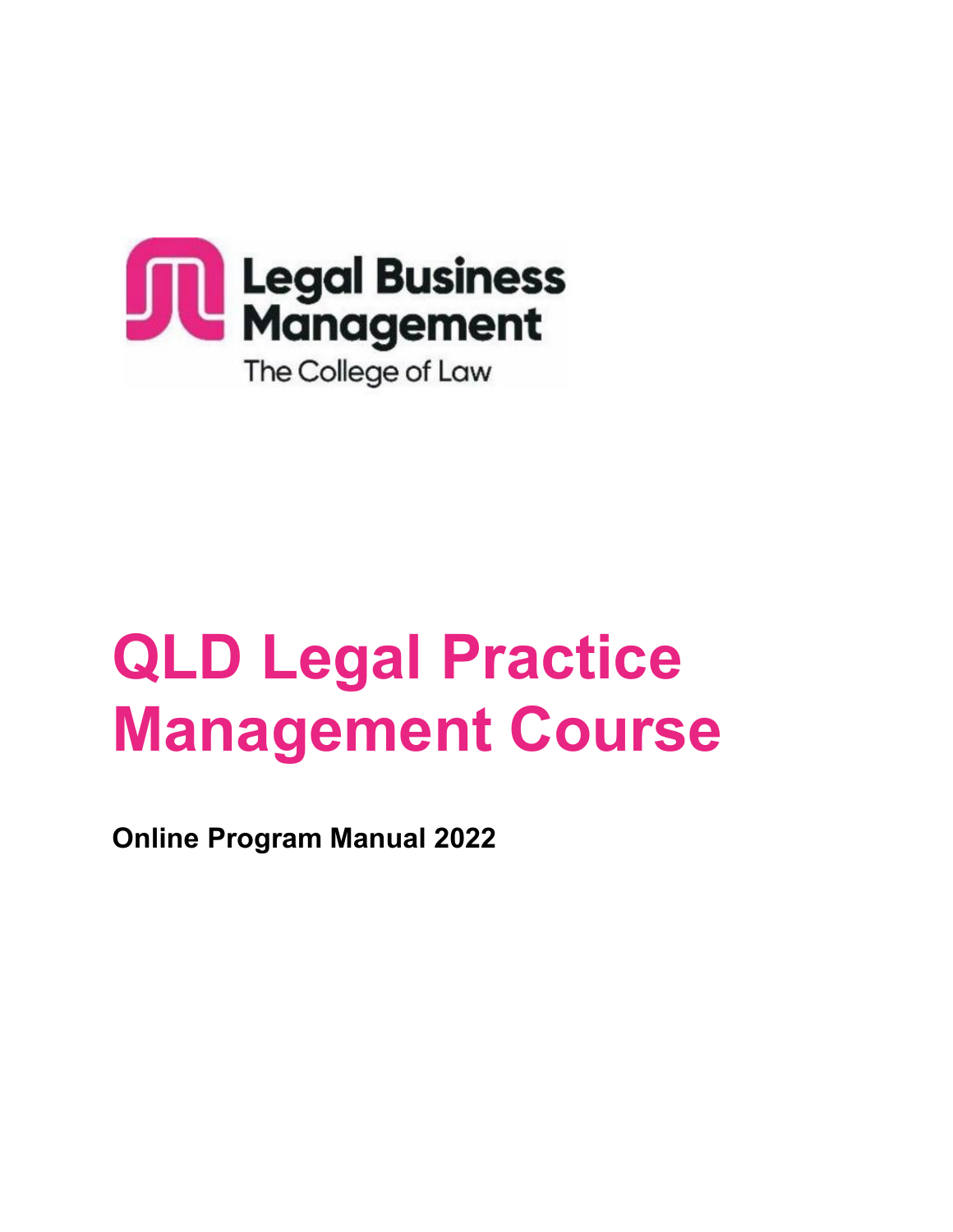

# **1. Introduction**

- 1.1 This document, together with the enrolment form(s), online or hard copy, and the terms and conditions, form the contractual agreement between the College of Law Queensland and participants in the Legal Practice Management Course (the Course).
- 1.2 The Course is a blended learning program and is structured in accordance with the needs of the participant and the needs of the higher education provider.
- 1.3 The online Workshop Program has been developed to assist all participants to manage any remaining restrictions and constraints of COVID-19.

#### **2. Canvas Learning Portal**

- 2.1 Participants must access the Canvas Learning Portal on the Course commencement date to read all Course Announcements and complete the compulsory activities outlined below prior to attending the Course Workshop.
- 2.2 Participants must diarise all critical dates for:
	- the Pre-Workshop compulsory Trust video conference
	- the three-day online Workshop
	- the submission of Assignment 1 Trust Accounting Assessment
	- the submission of Assignment 2 Ethics and Professional Standards Assessment
	- the submission of Assignment 3 Business Plan including compulsory exercises Modules 2-5
	- the submission of Assignment 4 Risk Analysis and Treatment plan, and
	- the submission of a signed and dated Letter of Undertaking

all of which are to be submitted via the Canvas Learning Portal.

2.3 All Assignment dates are available on the Canvas Learning Portal under the tab 'Assignments'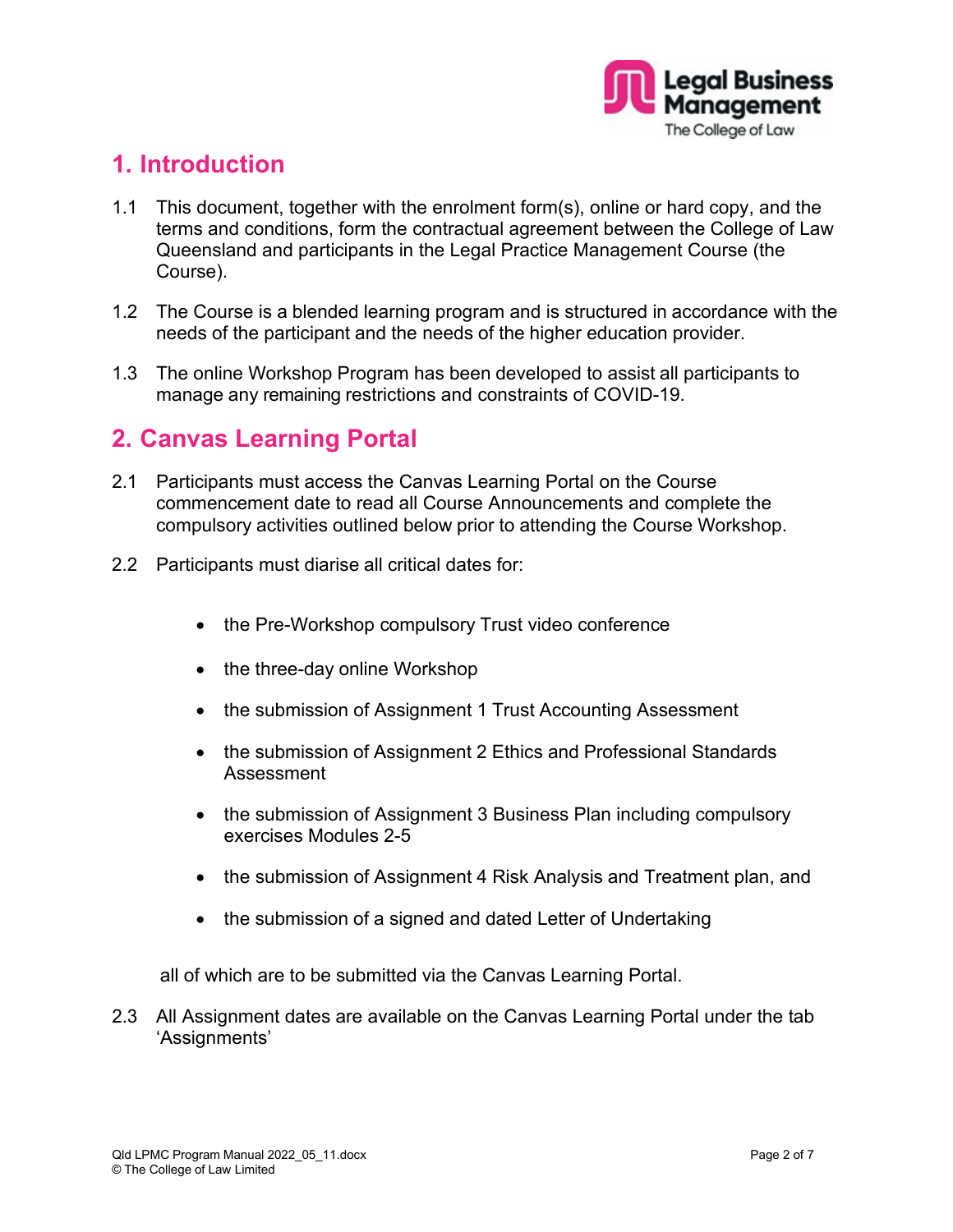

# **3. Eligibility**

- 3.1 To be eligible to commence the Course, a participant must be admitted to practice as an Australian lawyer as defined in s 5(1) Legal Profession Act 2007.
- 3.2 Participants must attest to holding a current practising certificate at the commencement of the Course. Please contact the College of Law, LPMC Facilitator if this is not in place, or your practising certificate is restricted, at the time of the commencement of the Course.

#### **4. Enrolments**

4.1 Online enrolments for the Course close one (1) business day prior to the Course commencement date. Transfers and cancellations will not be accepted after this time unless approved by the Executive Director or nominee.

#### **5. Program structure and workload**

- 5.1 The Course is delivered by preparatory and workshop online components, which include compulsory activities:
	- compliance with the Queensland Law Society requirement of 6 hours of pre-reading prior to the commencement of the workshop as a requisite although ideally, 25-30 hours would be preferable
	- viewing 4 videos for Module 8 Risk (1.4 hours)
	- attending one (1) video conference for Module 9 Trust Accounting (1.5) hours) prior to the three-day Workshop Program,and
	- a three-day Workshop Program delivered either face to face or online (via video conference for 23.25 hours (including session breaks) available on the Learning Portal (which also sets out the applicable Course dates, times, modules and speakers over the Workshop Program)
- 5.2 Each participant will have access to the Course materials via the Learning Portal for the duration of the Course. Access to the Course content will be available for more than twelve months, starting one week prior to the commencement date and ending 12 months after the Course concludes. This allows sufficient time to receive feedback on the activities or assessments and for any re-sits.
- 5.3 Participants enrolled in an online Workshop Program will access the sessions via video conference. You will be required to have the video conference software downloaded, a stable internet connection and a capable device (preferably not a smartphone due to the limited screen size).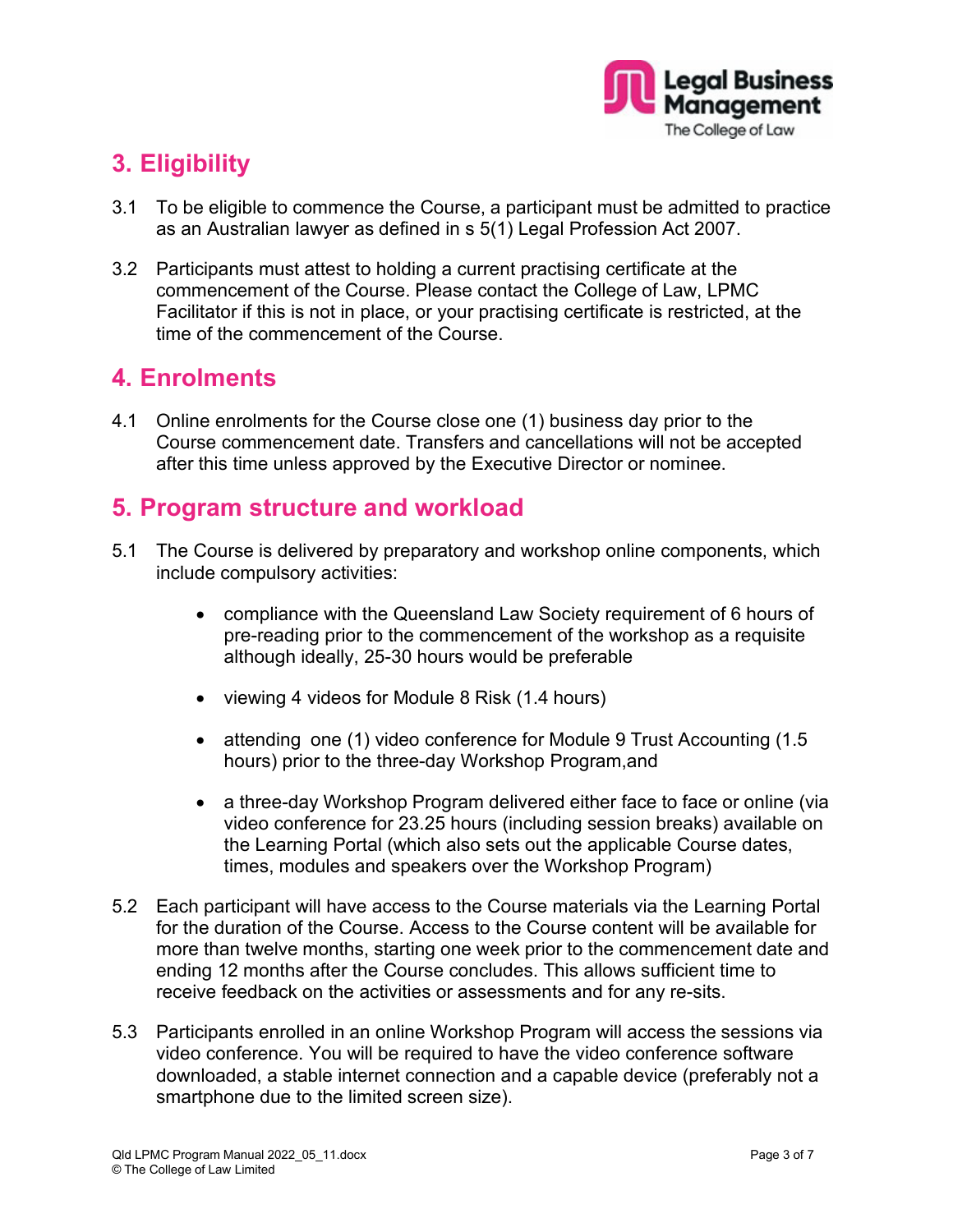

5.4 A participant who fails to attend all or any part of either the face-to-face Workshop Program or the online Workshop Program must attend a subsequent face to face or online Workshop (or part thereof) or complete any other activity as required by the Executive Director or their nominee within 12 months of the commencement date of the Course.

### **6. Satisfactory completion**

- 6.1 On achieving satisfactory completion of the Course, a participant will receive a Certificate of Completion which is evidence of completion of an approved Practice Management Course as defined in Part 5 of the Queensland Law Society Administration Rule 2005.
- 6.2 Satisfactory completion means:

6.2.1 satisfactory participation in the Course, and completion of all assessable and non-assessable activities, including:

- compliance with the Queensland Law Society 6 hours of pre-reading
- viewing four videos for Module 8 Risk
- attending one video conference for Module 9 Trust Accounting
- full attendance at, and participation in, the online Pre-Workshop video conference and the three days, online or face to face Workshop
- a signed and dated Letter of Undertaking submitted on the last day of the Workshop confirming dates of attendance for the LPMC Program
- completion of an online COL Evaluation Feedback survey, and
- 6.2.2 completion of all preliminary interactive activities; and
- 6.2.3 completion of the course assessments to the required competency standard.
- 6.3 The required competency standard means the participant must achieve the pass mark required by the Queensland Law Society for each of the compulsory Assignments 1, 2, 3 and 4 as follows:

6.3.1 Assignment 1 - Trust Accounting assessment (comprising short answer questions) to be completed online as an individual exercise in which participants must attain a grade of at least 80%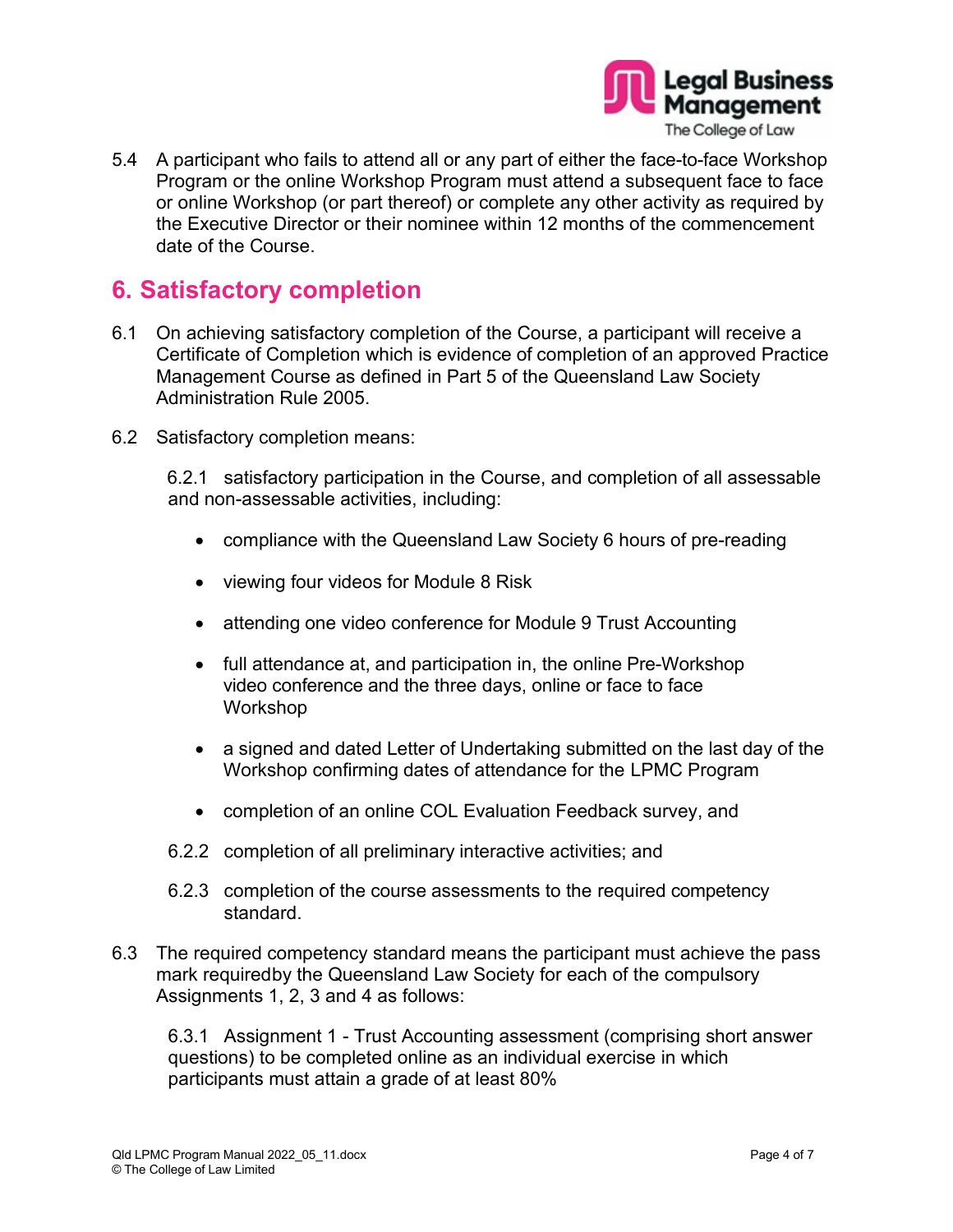

6.3.2 Assignment 2 - Ethics and Professional Standards assessment (comprising short answer questions) to be completed online as an individual exercise inwhich participants must achieve a grade of at least 75%

6.3.3 Assignment 3 - Business Plan: a written detailed plan including four compulsory exercises using the Business Plan template submitted by the participant, in which the participant must achieve a grade of 3 (60%) on a grade scale of  $1 - 5$ 

6.3.4 Assignment 4 - Risk Management Plan: a detailed plan using the Risk Analysis & Treatment Plan template submitted by the participant, in which the participant must achieve a grade of 3 (60%) on a grade scale of  $1 - 5$ .

- 6.4 The total marks achieved for both Assignment 1 Trust Accounting assessment and Assignment 2 Ethics and Professional Standards assessment make up 50% of the overall mark. Both Assignment 3 Business Plan and Assignment 4 Risk Management Plan make up 50% of the overall mark, with all 4 Assignments making up 100% of the mark.
- 6.5 The participant must pass all four assignments to pass the Course overall. No conceded pass marks will be awarded.
- 6.6 The Participant must satisfactorily complete the Course within 12 months of the commencement date of the Course.

# **7. Competency and Proficiency**

7.1 By enrolling in the Course, each participant must have a sufficient level of computer literacy and English proficiency as per the IELTS standard (i.e. level 8 writing, 7.5 speaking, 7.0 listening and 7.5 overall) to satisfactorily participate in the Course and to complete the Course requirements.

#### **8. Transfer between courses**

- 8.1 Transfer between Legal Practice Management Courses may attract an administration fee. Credit may be given for completed components and is at the discretion of the Executive Director or their nominee.
- 8.2 Participants may apply to the Executive Director for the deferment or exemption from part of, or the whole of, the Course. All such applications will be considered by the Executive Director and the Queensland Law Society Council.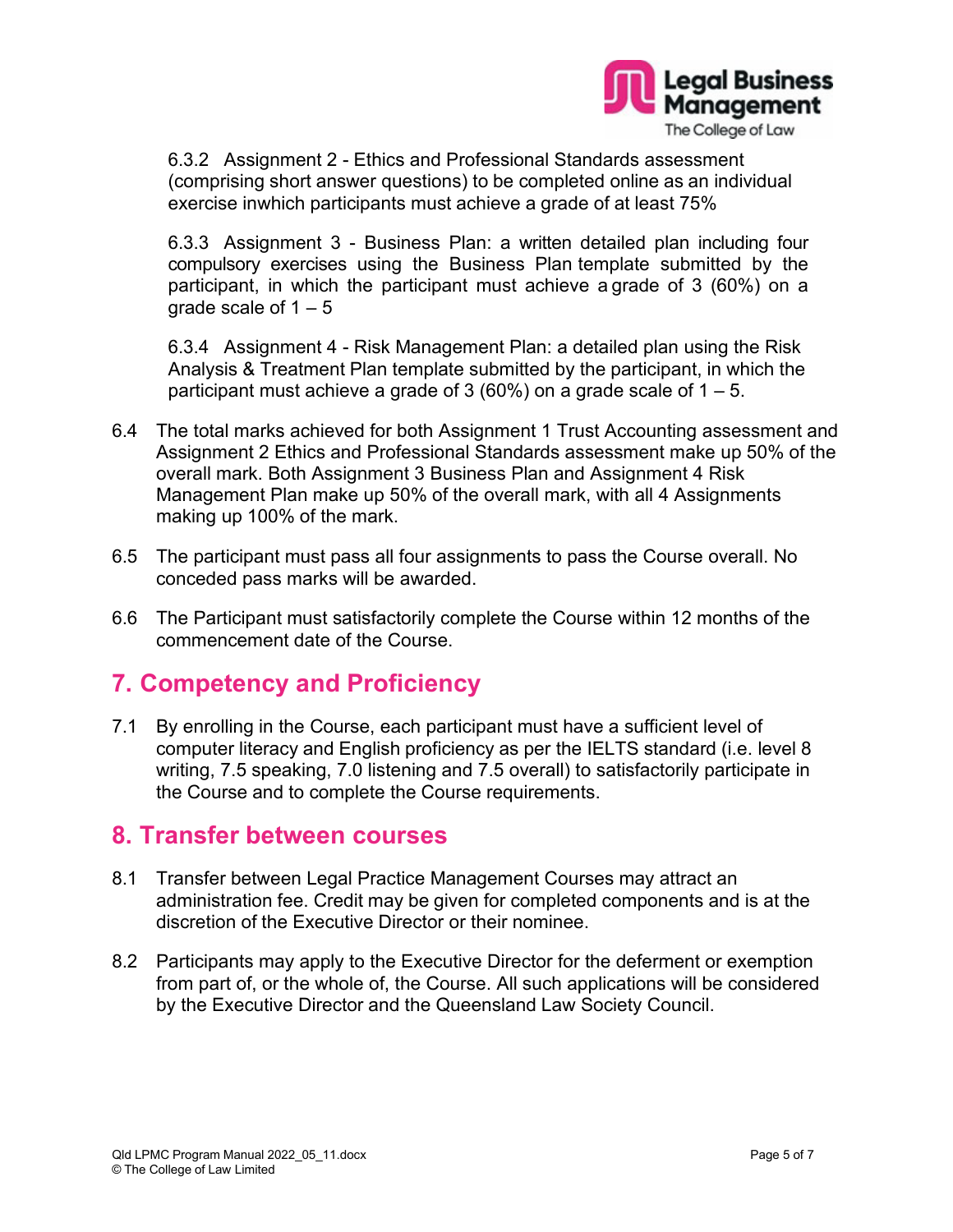

## **9. Marking and resubmission**

- 9.1 Assessment tasks will be marked using marking guides. If a participant fails to demonstrate competency in an assessment task (or fails one or more components referred to in paragraph 6.3 above), the participant will receive feedback from the lecturer and will then be offered the opportunity to resubmit that task or re-sit that component for further assessment.
- 9.2 If the grade obtained on the marked resubmission indicates the participant has again failed to demonstrate competency, the participant will be given the opportunity to have the resubmitted assessment marked by a second marker. If the second marker assesses that the participant has failed to demonstrate competency, the participant will have failed to satisfactorily complete the Course notwithstanding any other completed assessment items.
- 9.3 A participant who has failed to satisfactory complete the Course (or who has failed to satisfactorily complete any other practice management course in Queensland) will not be accepted into a new course within12 months of the date they were notified that they have failed to satisfactorily complete the Course (or any other practice management course).
- 9.4 A participant who has failed to successfully undertake or complete all or any part of the Course may, within 14 days of being advised of such failure by the Executive Director of the College of Law Queensland, appeal to the Council of the Queensland Law Society for the decision to be reviewed.

#### **10. Not completing an activity or assessment within time**

10.1 If a participant is unable to complete an activity or assessment (including Assignment 1 Trust Accounting Assessment or Assignment 2 Ethics and Professional Standards assessment) by the due date, the participant must notify the Lecturer or Course Facilitator in writing no later than **one (1) business day before the due date** and provide either a medical certificate or a Statutory Declaration to support the request to defer the assessment. In consultation with the College of Law, Executive Director and the relevant Lecturer, the Course Facilitator may setthe participant a new assessment submission date.